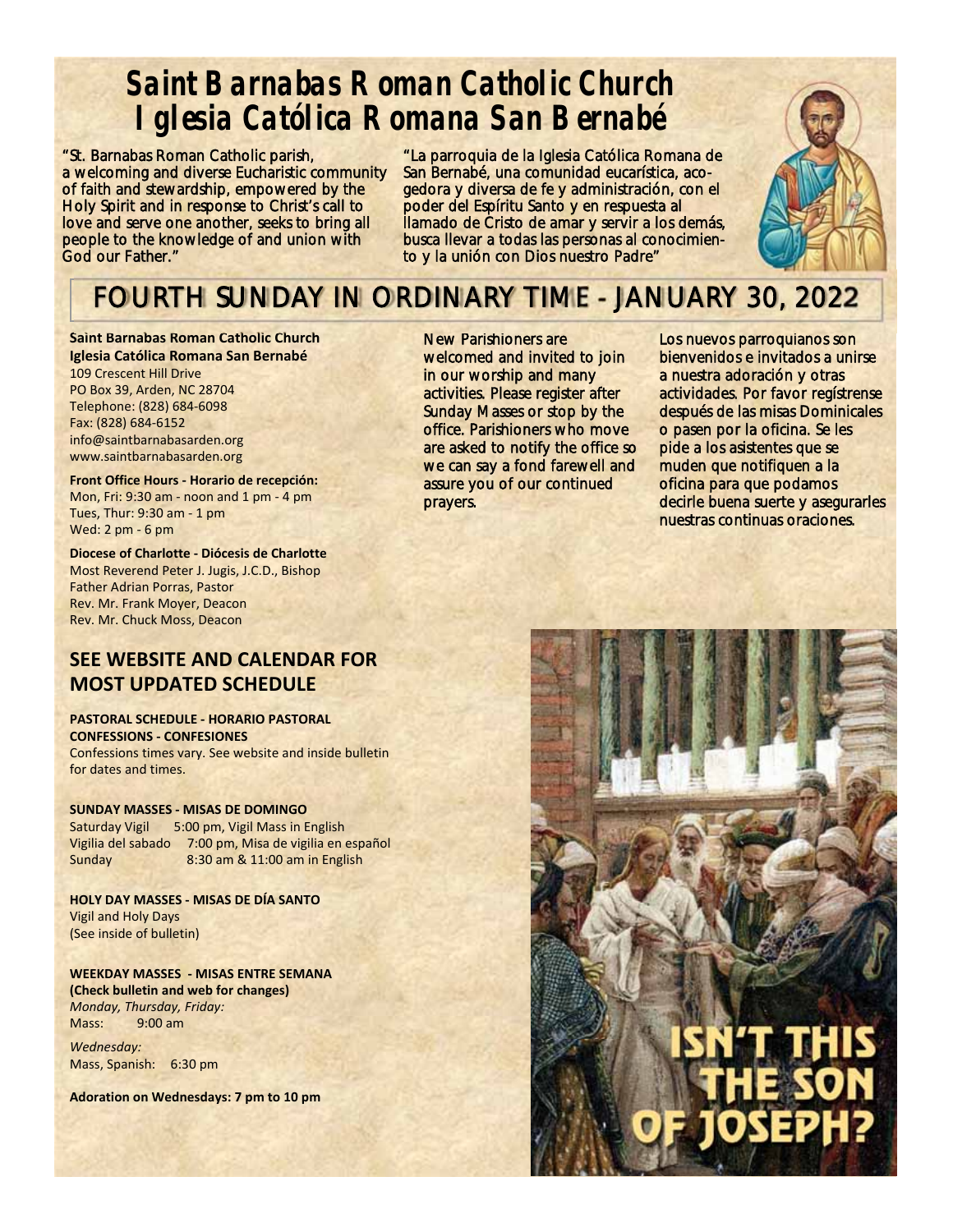#### **St. Barnabas Staff & Contact Information 828‐684‐6098 (p) ‐ 828‐684‐6152 (f)**

| Name / Position                                                                        | Phone Ext. / Email                                                                       |
|----------------------------------------------------------------------------------------|------------------------------------------------------------------------------------------|
| Fr. Adrian Porras, V.F.                                                                | Ext. 1301                                                                                |
| Pastor                                                                                 | pastor@saintbarnabasarden.org                                                            |
| De. Frank Moyer                                                                        | Ext. 1321                                                                                |
| Deacon                                                                                 | deaconmoyer@saintbarnabasarden.org                                                       |
| De. Chuck Moss                                                                         | Ext. 1314                                                                                |
| Deacon                                                                                 | deaconmoss@saintbarnabasarden.org                                                        |
| Mrs. Marcia Torres                                                                     | Ext. 1312                                                                                |
| <b>Business Manager</b>                                                                | business@saintbarnabasarden.org                                                          |
| Mrs. Marilyn Jensen<br>Administrative Ass't.                                           | Ext. 1373                                                                                |
| Mr. Simeon Willis                                                                      | Ext. 1303                                                                                |
| Dir. of Religious Ed.                                                                  | dre@saintbarnabasarden.org                                                               |
| Ms. Tiffany Gallozzi                                                                   | Ext. 1310                                                                                |
| Director of Music                                                                      | music@saintbarnabasarden.org                                                             |
| Mr. John Psychas<br>Organist                                                           | jpsychas@hotmail.com                                                                     |
| Ms. Suzanne Daley                                                                      | Ext. 1307                                                                                |
| Secretary (Th-Fr)                                                                      | secretary@saintbarnabasarden.org                                                         |
| Mrs. Wanda Cruz                                                                        | Ext. 1311 (Habla Español)                                                                |
| Receptionist (M-F)                                                                     | records@saintbarnabasarden.org                                                           |
| Elizabeth Tudela                                                                       | Ext. 1311 (Habla Español)                                                                |
| Receptionist (Th-F)                                                                    | receptionist@saintbarnabasarden.org                                                      |
| Mrs. Valarie Brooks<br><b>Volunteer Coordinator</b><br>Rel. Ed Ass't (W)               | volunteer@saintbarnabasarden.org - ext 1306<br>dreasst@saintbarnabasarden.org - ext 1306 |
| <b>Tribunal Advocate</b><br>Mr. José González<br>Donna Johnson<br><b>Elaine Parker</b> | (annulments)<br>Ext. 1305 - advocate@saintbarnabasarden.org                              |
| St. Vincent de Paul                                                                    | Compassionate Callers - Ext. 1309                                                        |
| Society - Ext. 1308                                                                    | (for prayers only, not SVdP help)                                                        |

#### **Knights Corner Esquina caballeros Council 8923 / Consejo 8923**

**Grand Knight / Gran caballero:**  Kerry Jambon ‐ jammer777@charter.net ‐ 828‐681‐1834 **4th Degree / Cuarto grado:**  Zachary Carter, Faithful Navigator

The Knights meet the  $4<sup>th</sup>$  Monday of each month Rosary at 6:00 pm, Council Meeting at 6:30 pm, followed by social Ɵme.

Los caballeros se reúnen el cuarto lunes de cada mes. Rosario a las 6:00 pm, Reunión del Consejo a las 6:30 pm, seguido por el tiempo social.







#### **Commissions and Council Heads**

| <b>Buildings and Facilities</b>   | Gaylon Brooks  |  |
|-----------------------------------|----------------|--|
| <b>Community Ministries &amp;</b> |                |  |
| Peace and Justice                 | Susan Chitwood |  |
| Ecumenism                         | Open           |  |
| <b>Education and Formation</b>    | Open           |  |
| Evangelization/Communication      | Joanne Gregory |  |
| Liturgy and Worship               | Ann Mercer     |  |
| Parish Life                       | Kim Owens      |  |
| <b>Finance Council</b>            | Ken Marino     |  |
| <b>Pastoral Council</b>           | Ron Wild       |  |

THE SACRAMENT OF BAPTISM - Baptisms are celebrated on Sundays after the 11:00 am Mass. Parents must be registered in the Parish and have attended a Baptismal Preparation Class, held the 1<sup>st</sup> Monday of each month at 6:00 pm in the Oscar Romero room, D Hall. *Pre‐* registration for this class required. Call the church office to register. Baptism should be conferred in the first few weeks after the birth of a child. Godparents must be practicing Catholics.

#### **EL SACRAMENTO DEL BAUTISMO**

Catalina González. Tel: 828‐551‐2188. Para platícas prebautízmal. Primer Sabado de cada mes. 8 am en el Salón San Juan 23. Para claces de adultos. Llamar el mísmo numero. Para los sacramentos: Bautízo, Primera Comunion, Confirmacíon, y Matrimonio.

#### **QUINCEAÑERA**

Por favor póngase en contacto con Padre Adrian Porras para una cita para discutir información sobre la quinceñera. Recomendar al menos tres meses antes de la fecha deseada. La familia tiene que estar registrado en la iglesia.

#### **THE SACRAMENT OF FIRST CONFESSION AND FIRST HOLY**

**COMMUNION ‐** Second grade is the normal Ɵme. One year prior Reli‐ gious Education is required.

**THE SACRAMENT OF HOLY ORDERS ‐** Men should call the parish priest or the Diocesan Vocation Director to help them discern their call to the Diaconate or Priesthood.

**THE SACRAMENT OF MATRIMONY ‐** Couples should make an appoint‐ ment with the priest or deacon at the time of engagement and at least six months in advance of any wedding date to begin preparations. No date should be set before that meeting so all canonical requirements are met. One party must be registered at our church and an active Catholic. All weddings take place inside the Church.

**THE SACRAMENT OF THE ANOINTING OF SICK - The anointing of the** sick can be administered to anyone suffering from a serious or chronic illness. Please call the church office to make arrangements to be anoint‐ ed. In an emergency, please use ext. 1, leave a message with your name and phone number. You will be contacted as soon as possible.

**HOLY COMMUNION AT HOME ‐** Please call the Church office to make arrangements.

#### **Saint Barnabas Couples Club**

The Saint Barnabas Couples Club is a social organization that meets the first Tuesday of the month between 6:30 and 7:30 pm in the Saint John the XXIII conference room (followed by refreshments in the social hall). The purpose of the organization is for Couples that are members of Saint Barnabas to join together socially at different venues. If interested in joining the Club or getting more information contact Meredith and Kyle Jambon, the 2022 club presidents. Contact them at 828‐702‐1047 or email kyle.jambon@edwardjones.com

#### **El Club de parejas de San Barnabé**

El Club de parejas de San Barnabé es una organización social que se reúne en el primer martes de cada mes. Se reúne a las 6:30 de la tarde hasta las 7:30 en la sala de conferencias de San Juan XXIII, seguida con refrigerios y bocadillos en el salón social. El propósito de la organi‐ zación es que las parejas que son miembros de San Barnabé se unan socialmente en lugares diferentes. Si usted está interesado en unirse en el club o si quiere obtener más información, puede comunicarse con Bob & Margie Riffle quienes son la pareja presidente este año. Puede contactarlos por teléfono 828‐702‐0674 o enviarles un correo electrónico a bobmargier@hotmail.com.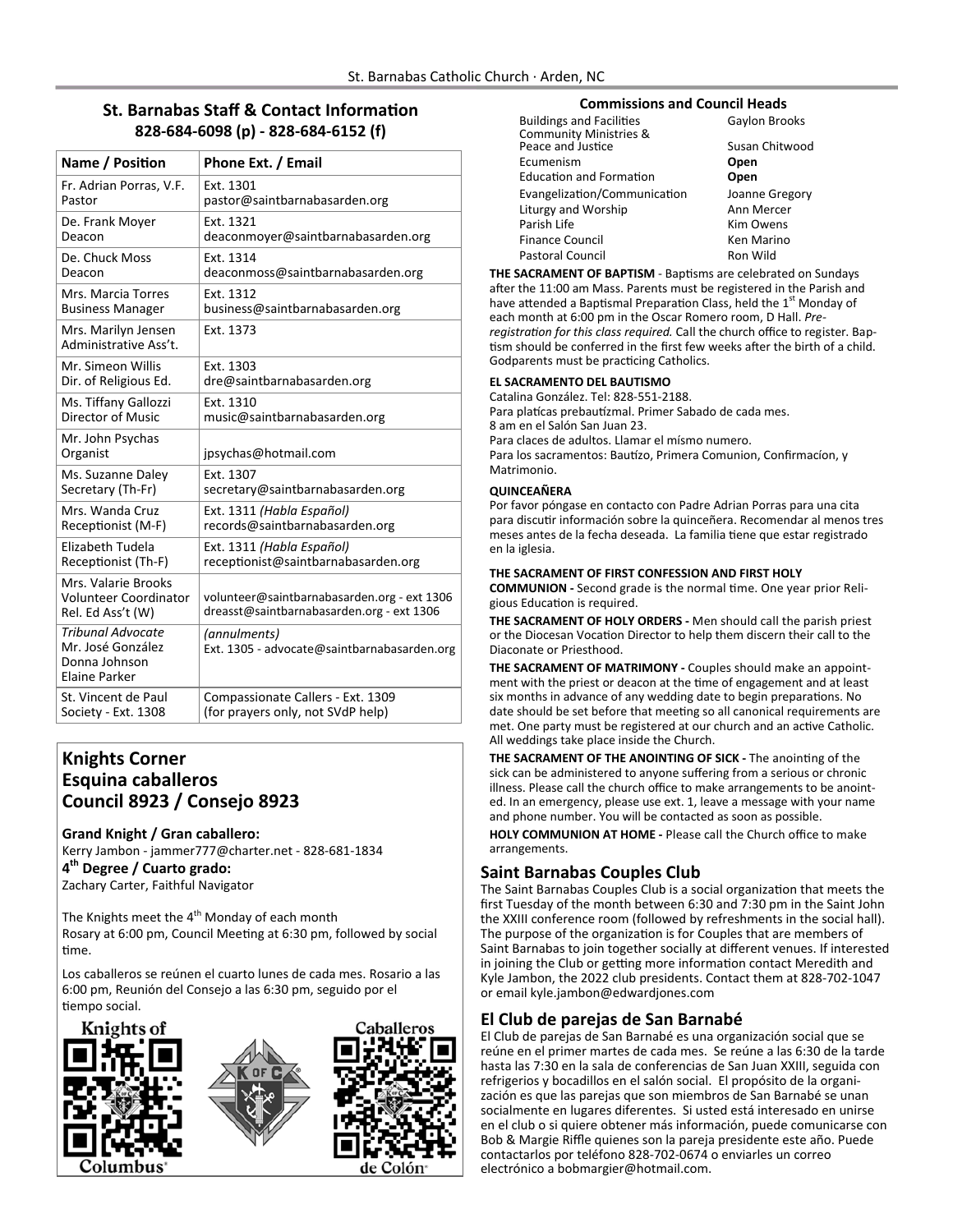#### **Saturday, January 29, 2021**

**VIGIL: FOURTH SUNDAY IN ORDINARY TIME**  09:00 AM» Protecting God's Children » JXXIII 10:00 AM» Baptisms in Spanish » Church 12:00 PM» Baptism - Tadeo Escavera Gonzalez 05:00 PM» Vigil Mass in English » Church 07:00 PM» Vigil Mass in Spanish » Church

#### **Sunday, January 30, 2021 FOURTH SUNDAY IN ORDINARY TIME**

08:30 AM» Mass in English » Church 09:45 AM» Religious Education (K-6) » B Hall, C Hall, D Hall, SH 09:45 AM» Sacred Choir Practice » D2 11:00 AM» Mass, English » Church 03:00 PM» Ukrainian Catholic Mission Mass 06:30 PM» Youth Ministry (MM/HS) » C Hall, D Hall, Church, SH

#### **Monday, January 31, 2022 Saint John Bosco, Priest**

09:00 AM» Mass (English) » Church 10:00 AM» Divine Will Study Group » JXXIII 11:00 AM» Charity Knitting Group » LB 11:00 AM» Funeral for Margaret Dieter, followed by Reception 04:00 PM» St. Vincent de Paul » WR 06:30 PM» Comunidad Eclesial de Base» PV, C1 06:30 PM» Spanish RICA » C5 07:00 PM» Walking w/Purpose » SH

#### **Tuesday, February 1, 2022 Weekday in Ordinary Time**

01:30 PM» Sacred Choir Practice » D2 06:30 PM» Al‐Anon » B Hall 06:30 PM» Couples Club Meeting » SH 06:30 PM» Chartres Cathedral: Theology and Philosophy as Art » JXXIII

#### **Wednesday, February 2, 2022 The PresentaƟon of the Lord**

06:30 PM» Decision Point » C5 06:30 PM» Mass in Spanish » Church 07:00 PM» Adoration in Church » Church

#### **Thursday, February 3, 2022 Saint Blaise, Bishop and Martyr;**

**Saint Ansgar, Bishop**  09:00 AM» Mass (English) 11:00 AM» SVdP Food Pantry » JXXIII 05:30 PM» Hand Bell Rehearsal » JXXIII 06:00 PM» RCIA » Room TBD 06:30 PM» Scout Troop 61 » PV, SH 07:00 PM» Reunion De Cursillos De Cristiandad » B2

The flowers on the Altar this weekend were donated by Cindy Barkei in memory of Margaret Dieter

#### **Friday, February 4, 2022 Weekday in Ordinary Time**

08:00 AM» Angelus Homeschool Fellowship » B Hall, PV (JXXIII: 8‐1pm) 09:00 AM» Mass (English) 09:30 AM» Bookstore Open After Mass 11:00 AM» Yarners Knitting/Crochet » LB 11:00 AM» Funeral for Guillermina Patina 02:00 PM» Confession 06:30 PM» Wedding Rehearsal » Church

#### **Saturday, February 5, 2021**

**VIGIL: FIFTH SUNDAY IN ORDINARY TIME**  08:00 AM» Baptism Prep in Spanish » JXXIII 10:00 AM» Decision Point » C5 12:00 PM» Wedding » Church 05:00 PM» Vigil Mass in English » Church 07:00 PM» Vigil Mass in Spanish » Church 08:00 PM» Bookstore Open After Mass

#### **Sunday, February 6, 2021**

**FIFTH SUNDAY IN ORDINARY TIME**  08:30 AM» Mass in English » Church 09:45 AM» Religious Education (K-6) » B Hall, C Hall, D Hall, SH 09:45 AM» Sacred Choir Practice » D2 11:00 AM» Mass, English » Church 12:00 PM» Bookstore Open After Mass 03:00 PM» Ukrainian Catholic Mission Mass 06:30 PM» Youth Ministry (MM/HS) » C Hall, D Hall, Church, SH

| <b>Mass Intentions For The Week</b> |                   |      |                                                  |                                    |
|-------------------------------------|-------------------|------|--------------------------------------------------|------------------------------------|
| Date                                | Time              |      | L/D Intention For                                | <b>Requested By</b>                |
| Sat: 01/29/22                       | 5:00 PM           | $^+$ | Frank Palmeri                                    | Joanne Palmeri                     |
| Sat: 01/29/22                       | 7:00 PM           |      | Int For the Hispanic Community                   | Parish Schedule                    |
| Sun: 01/30/22                       | 8:30 AM           | Ť.   | Roy Jensen                                       | Mary Ann DeMelfy                   |
| Sun: 01/30/22                       | 11:00 AM          |      | Int For our parishioners                         | Parish Schedule                    |
| Mon: 01/31/22                       | $9:00$ AM         |      | Int Special int of Timothy Colm & Shanley McKeon | The McKeon family                  |
| Tue: 02/01/22                       | $9:00 \text{ AM}$ |      | No No Mass                                       | Parish Schedule                    |
| Wed: 02/02/22                       | 6:30 PM           |      | Int For the Hispanic Community                   | Parish Schedule                    |
| Thu: 02/03/22                       | $9:00$ AM         | $^+$ | Julie Green                                      | Elaine Parker                      |
| Fri: 02/04/22                       | $9:00 \text{ AM}$ | $^+$ | Mark Johnson                                     | Donna Johnson                      |
| Sat: 02/05/22                       | 5:00 PM           | $^+$ | Gerard Fahy                                      | Teresa Browne                      |
| Sat: 02/05/22                       | 7:00 PM           |      | Int For the Hispanic Community                   | Parish Schedule                    |
| Sun: 02/06/22                       | 8:30 AM           |      | Int Special intentions of Fred & Kay Petrazio    | <b>SVDP Food Pantry Volunteers</b> |
| Sun: 02/06/22                       | 11:00 AM          |      | Int For our parishioners                         | Parish Schedule                    |

**Envelope Givers: 120 ‐ Online Givers: 63 (of 947 registered families) Total AƩendance for weekend: 756 CollecƟon Budgeted Weekly Offering + or ‐ to Offertory Budget Totals for Jan. 22 & 23, 2022 \$13,296 \$13,660 ‐(\$364) Envelopes and Checks \$5,292 Electronic Giving Text GIVE \$5,914 Youth Envelopes \$0 Non‐Envelopes & Visitors \$2,090 Holy Day \$0**  828-532-2066 to **Offertory Total | \$13,296** then follow the instructions **Building & Facilities | \$436** in your text response! **Diocesan \$1,480**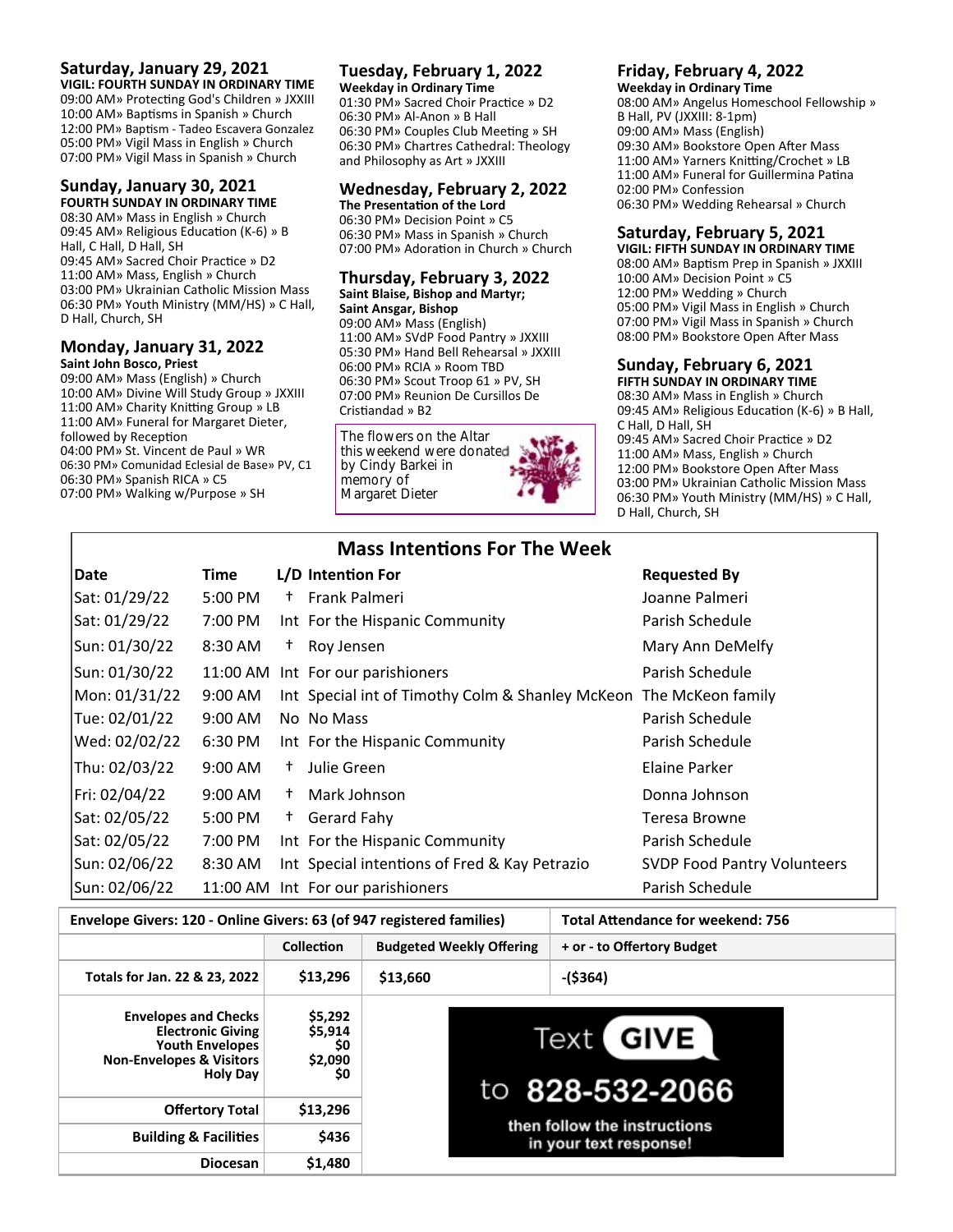## **Bookstore & Gift Shop Schedule**

#### **for February, 2022**

Fri,  $02/04/2022$  - after the 9 am Mass Sat, 02/05/2022 - after the 7 pm Mass Sun, 02/06/2022 - after the 11 am Mass Sat,  $02/19/2022$  - after the 5 pm Mass and the 7 pm Mass Sun, 02/20/2022 - after the 11 am Mass

#### **Schedule Items to Note for This Week:**

- ‐ Mass schedule is as usually scheduled
- ‐ Funeral for Margaret Dieter is Monday, Jan. 31 at 11 am
- Funeral for Guillermina Patino Lara is Friday, Feb. 4 at 11 am
- ‐ Confession on Friday from 2‐3 pm

#### **"Love Thy Neighbor," is the theme of the 2021 Dioc‐**

**esan Support Appeal**. This coming week, you should receive a letter from Bishop Jugis asking for your generous support of the DSA; and next weekend we will view the DSA video, so we can all have an understanding of how the funds given to the DSA impact our diocese. Bishop Jugis asks each of us to prayerfully consider a gift to the DSA as a way of serving Christ through service to thousands of Catholics in western North Carolina.

#### **"Ama A Tu Prójimo," es el tema de la Campaña Dioc‐**

**esana de Apoyo (DSA) en 2021.** La próxima semana no‐ sotros vamos a ver el video de DSA, así todos nosotros podremos entender como los fondos dados a DSA impactan a nuestra Diócesis. El Obispo Jugis pide que cada uno de nosotros consid‐ ere en oración como pueden participar en el trabajo de los ministerios diocesanos que sirven como las manos de Cristo a los miles de católicos en Carolina del Norte occidental.

#### **Financial Statements for 2021 Offertory were mailed**

**on 1/28/22.** Please allow a few days for them to arrive in the mail.

#### **Food Pantry Update**

The pantry continues to provide a very necessary service every week. Last week we served 57 families. Thank you for your sup‐ port, which helps so much in making it possible.

#### *St. Barnabas Catholic Church offers condolences to*

‐ the family and loved ones of our parishioner **Jan Hinson**, who died January 14, 2022. Jan's funeral was here at St. Barnabas this past week.

‐ the family and loved ones of our parishioner **Margaret Dieter,**  who died November 23, 2021. A funeral for Margaret, who was 100 years old (!) will be here at St. Barnabas on Monday, January 31 at 11 am.

‐ the family and loved ones of our parishioner

**Guillermina Pati¤o Lara** who died this past week after a tragic auto accident. A gofundme page has been set up to help the family with this unexpected expense. See more information elsewhere in this bulletin.

## *St. Barnabas prays for...*

#### *Our Parishioners*

Richard Post, Bob Donald, Joe Brady, Joanna Bentley, Amanda, Norm Johnson, Sylvester (Ed) Sullivan, Paul Upham, Gail Davison, Joseph Brittain Junior, Dave Anderson, James Schlesinger, Carmita Ventura, Emily Barrett, Bella Costilla, Bill Lilly, Jim Ellis, Charles Lewis, Barry McDonagh, Teresa O'Neill, Ed Rice, José González, Barbara Moyer, Hilde Ivanov, James Taneyhill, Mary Zorovich, Chuck Babin, Helen Rice, Elaine Des Roches, Brad Owens, Lucille Carrier.

#### *Our Friends & Loved Ones*

Rosanna Paciƫ, Carol Bimberg, Casey McDaniel, Kathleen Rosato, Beth Rosato, Hanson family, Kathi Donaldson, Steve Reppert, Betty Reppert, Joe R Brooks II, Carina Tudela, Lynne Edwards, Matthew Smith, Daniel Barber, Joanne Harris, Dianne Petkas, Henry Schwenk, Mike Path, Cynthia Smith, Mar‐ io Marcon, Vivienne Compton, Janice Barkei, Rebecca Eagen, Laura Lilly, Kevin Gritzer, Jim Marshall, Jerry Grubba, Norman Krzywicki, Joe Lilly, Sean Patrick James, Noel Raj, Sharnice Cyprien, Tommy Long, Mary Swanson, All who serve in Po‐ lice, Military, or Emergency Response.

#### *Loved ones in the military*

Charles Barrett, US Army, (son of John & Emily Barrett) Andrew Patrick Beard, Jr. US Army (Grandson of Charlotte and Andrew Beard)

Kurt Bandow, US Army (Grandson of Donald & Sharon Smith) Darian Dudney, US Coast Guard (Grandson of Patricia Talbot) Michael Franco, US Marine Corps (Son of Emil & Becky Franco) Tanner Gordon, US Air Force (grandson of Don and Donna Hendricks)

Zachary Grasberger, US Air Force (grandson of Nick and Marlene Grasberger)

Matthew Gray, National Guard (Grandson of Charlotte and Andrew Beard)

Aric Hall, US Army (Grandson of Fred & Ann Mercer) Alicia Hendricks, US Air Force (niece of Don and Donna Hendricks)

Les Jarvis, US Navy (Son of Deborah Carson, Grandson of Ruth Carson)

Erik Klueber (Nephew of Chris & Theresa Beck) Billy Moody, US Army (Son of George and Mary Jo Moody) Hunter Myers, US Marine Corps (Grandson of Patricia Talbot) Jacob & Jamie Naber, US Air Force (Grandson and Wife, of Ted and Mary Naber)

Joseph Naber US Air Force (Grandson of Ted and Mary Naber) Brooklynn Porter, Air National Guard (Daughter of Paul and Julie Wojcik)

Brianna Pajak, US Air Force (daughter of Paul and Joan Pajak) Luke Schulze, Army National Guard (Grandson of José and Myriam González)

Jaeger Souphab ‐ Airforce (son of Milee Souphab) William Talbott, Navy (grandson of Pat Talbot) Mario Vergara Quiroz (Marines) son of Mario Vergara & Maria Quiroz

Gregory Wardwell, US Army (Son of Dana & Paulette Wardwell) Michael Wright, US Air Force (Son of Dave and Mary Wright) Alex Zorich, US Air Force, (Son of Dave & Kim Zorich)

*Loved ones and friends discerning religious vocaƟons* Rev. Mr. Aaron Huber *(The Athenaeum of Ohio)*  Nicholas Kramer (studying in Rome)

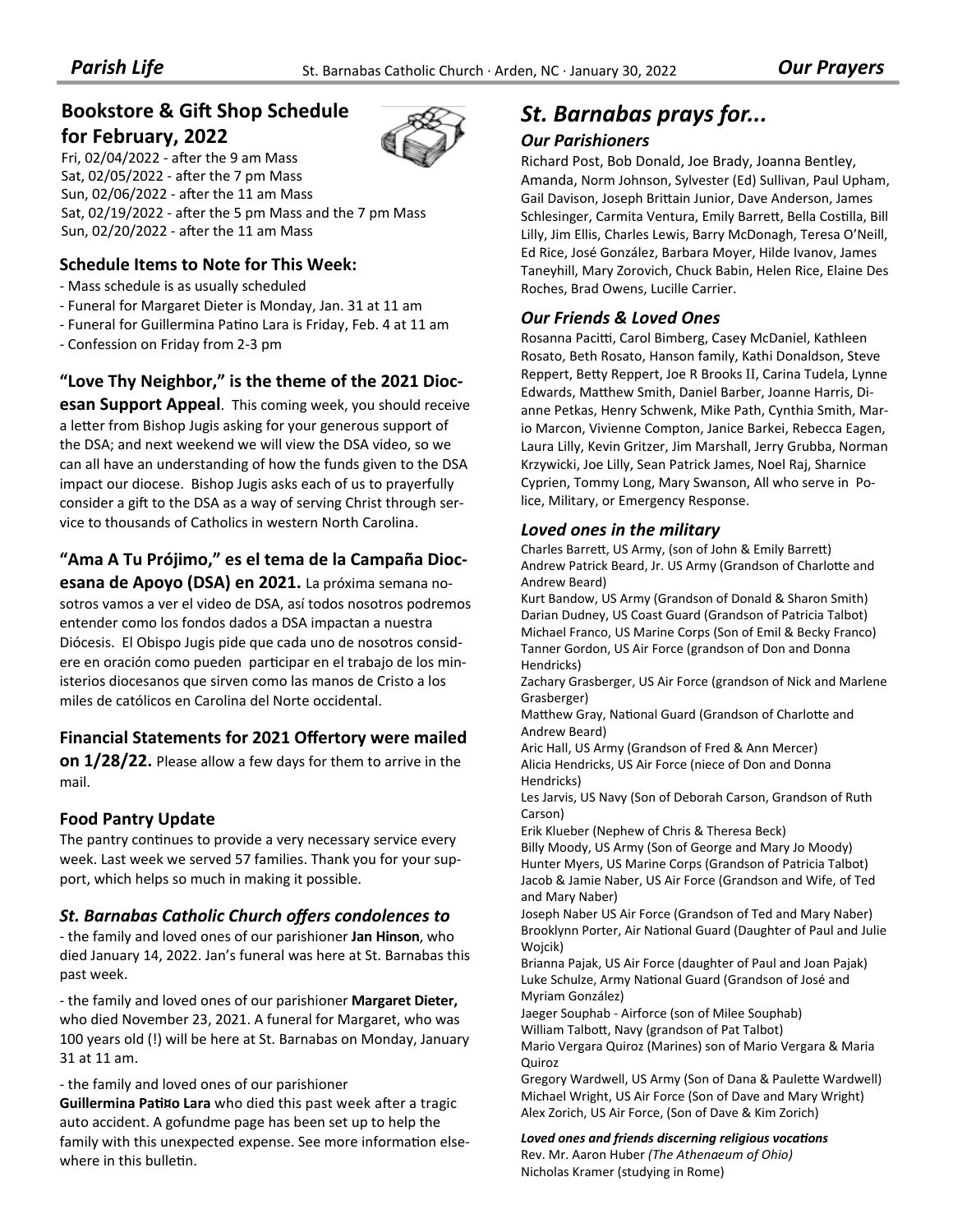

# Yo les aseguro que nadie es profeta en su tierra.

Lucas  $4:24$ 

#### *Young Church Faith FormaƟon*

# **ENERO** 2022

Holy Father's Prayer Intentions for February, 2022

#### Universal intention - Violence against women

We pray for women who are victims of violence, that they may be protected by society and have their sufferings considered and heeded.

#### Intención universal - Violencia contra la mujer

Recemos por las mujeres que son víctimas de la violencia, para que sean protegidas por la sociedad y para que su sufrimiento sea considerado y escuchado.

#### **READINGS FOR THE WEEK**

| Monday:    | 2 Sm 15:13-14, 30; 16:5-13;   |  |
|------------|-------------------------------|--|
|            | 3:2-7; Mk 5:1-20<br>Ps        |  |
| Tuesday:   | 2 Sm 18:9-10, 14b, 24-25a,    |  |
|            | $30 - 19:3;$                  |  |
|            | Ps 86:1-6; Mk 5:21-43         |  |
| Wednesday: | Mal 3:1-4; Ps 24:7-10;        |  |
|            | Heb 2:14-18;                  |  |
|            | Lk 2:22-40 [22-32]            |  |
| Thursday:  | 1 Kgs 2:1-4, 10-12;           |  |
|            | 1 Chr 29:10-12; Mk 6:7-13     |  |
| Friday:    | Sir 47:2-11; Ps 18:31, 47,    |  |
|            | 50, 51; Mk 6:14-29            |  |
| Saturday:  | 1 Kgs 3:4-13; Ps 119:9-14;    |  |
|            | Mk 6:30-34                    |  |
| Sunday:    | ls 6:1-2a, 3-8; Ps 138:1-5,   |  |
|            | 7-8; 1 Cor 15:1-11 [3-8, 11]; |  |
|            | Lk 5:1-11                     |  |

## **TO BE A PROPHET**

Today's readings show us what it is like to be a prophet. As Jeremiah recounts his call, God warns him that he will need strength and perseverance to with‐ stand the hostility he will face from "Judah's kings and princes" and "its priests and people" (Jeremiah 1:18b). God also assures him that they "will not pre‐ vail over you, for I am with you" (1:19). The psalm reflects both of these struggles as well as deliverance from them ("salvation").

 This is exactly what Jesus experiences in today's Gospel. After he claims that his own mission is the same as what Isaiah proclaimed, at first the people marvel at his "gracious words" (Luke 4:22). Soon, how‐ ever, they become suspicious, skeptical, and hostile, even threatening to kill him. But just as God promised to deliver Jeremiah, so Jesus "passed through the midst of them and went away" (4:30). Copyright © J. S. Paluch Co.© J. S. Paluch Co.

**SER PROFETA** 

 Las lecturas de hoy nos muestran lo que es ser profeta. Cuando Jeremías vuelve a contar su llamada, Dios le advierte que necesitará fortaleza y perseveran‐ cia para resisƟr la hosƟlidad a la que se enfrentará por parte de "los reyes y príncipes de Judá, sus sacerdotes y su pueblo" (Jeremías 1:18b). Dios también le asegura que "no te vencerán, por que yo estoy contigo" (1:19). El salmo muestra tanto las luchas como la liberación de ellas ("salvación").

 Esto es exactamente lo que Jesús experimenta en el Evangelio de hoy. Después de que afirma que su misión es la misma como la que Isaías proclamó, al principio el pueblo se maravilla de sus "palabras mi‐ sericordiosas" (Lucas 4:22). Sin embargo, pronto ellos se vuelven desconfiados, escépticos y hostiles, e incluso amenazan con matarlo. Pero, al igual que Dios promeƟó a Jeremías, Jesús "paso en medio de ellos y se fue" (4:30).

Copyright © J. S. Paluch Co.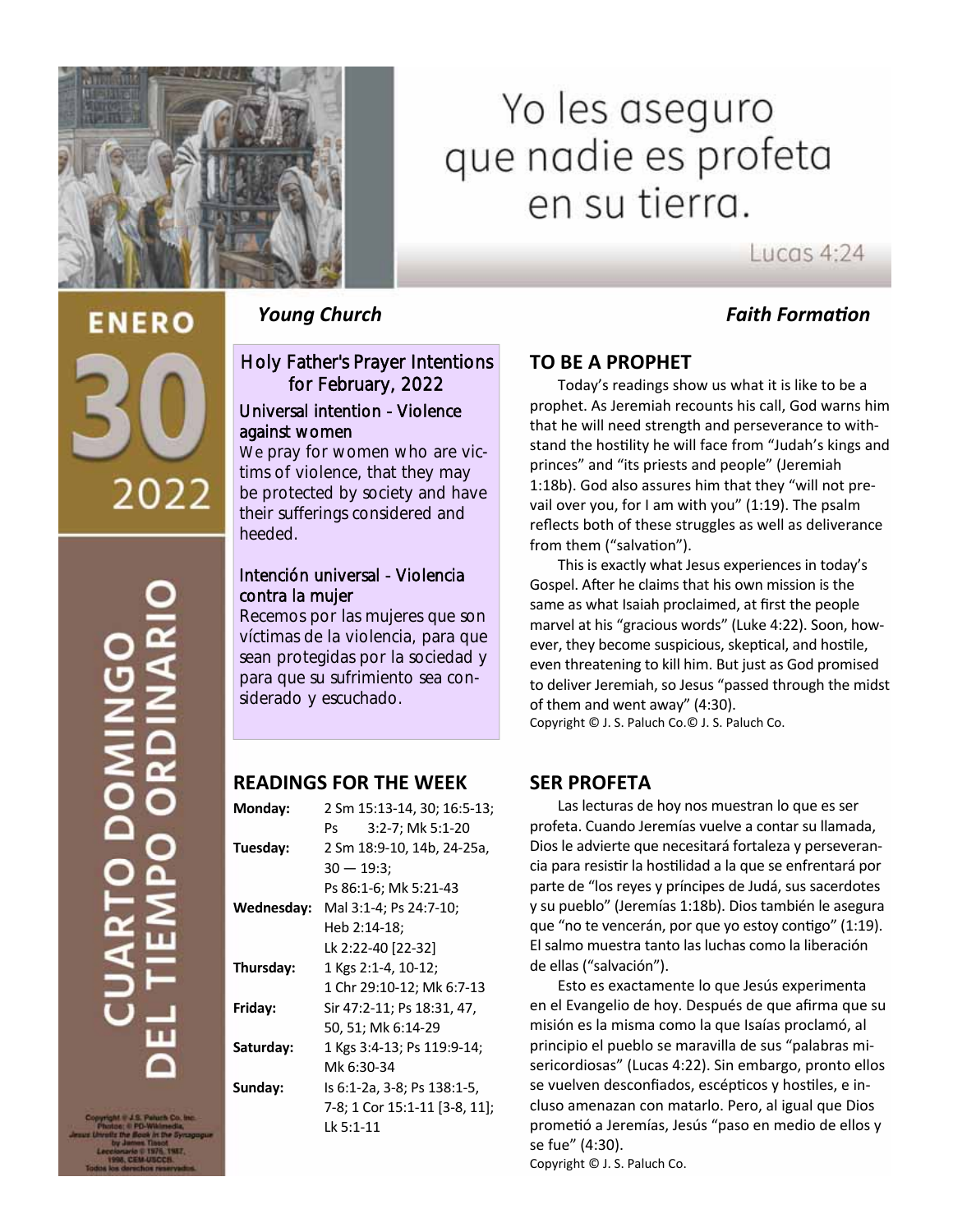## *Liturgical Ministers ‐ Stewardship*

| Sat 02/05/22 - Sun 02/06/22 |                     |                        |                     |                         |                  |
|-----------------------------|---------------------|------------------------|---------------------|-------------------------|------------------|
|                             | Lector              | <b>Greeter</b>         | <b>Head Greeter</b> | <b>Altar Server</b>     | <b>Sacristan</b> |
|                             | Regina Babor        | Dan Alvarez            | Margi Alvarez       | William Carter          | Kerry Jambon     |
| <b>Sat 5:00pm</b>           | Marylyn Seyler      | Mark Liegghio          |                     | <b>Michael Ramirez-</b> |                  |
|                             |                     | Anne Liegghio          |                     | Guzman                  |                  |
|                             |                     | Mary Ogle              |                     | Spenc Phero             |                  |
|                             |                     | Sally Lanthier         |                     | Derrek Cruz             |                  |
|                             | <b>Agnes Willis</b> | Kathy Allen            | Rene Allison        | Charles Reyes Machado   | Joan Pajak       |
|                             | Simeon Willis       | Darlene Penland        |                     | Joe Gates               |                  |
| <b>Sun 8:30am</b>           |                     | Rose Willis            |                     | Nathaniel Edwards       |                  |
|                             |                     | Michael Hinman         |                     | Erick Allen             |                  |
|                             |                     | <b>Bill Trometer</b>   |                     |                         |                  |
|                             | Virginia Cammayo    | Frank Dezzutto         | Amy McKeon          | John Paul Torres        | Amy McKeon       |
| Sun 11:00am                 | Joseph Bolick       | <b>Timothy McKeon</b>  |                     | Jun Apilado             |                  |
|                             |                     | Orrin Lundgren         |                     | Jerusalem Ordaz Garcia  |                  |
|                             |                     | Darlene Penland        |                     | John Paul Torres        |                  |
|                             |                     | Sandra Medellin Belloc |                     |                         |                  |



## ATTENTION LECTORS: **Please check your Lector Workbooks!**

#### Some of them are missing pages 55—86, otherwise known as the month of February! (or other pages) and others may have duplicate pages. Please contact Valarie at 828‐684‐ 6098 X1306 and let her know if yours is one of the faulty workbooks, and she will get yours replaced ASAP! We are so sorry for this weird inconvenience.

**Home Bound Ministry Training at St. Barnabas**

The training will be held at St. Barnabas in the church on Saturday, February 19 from 10 am to Noon. This session will be for new as well as existing Home Bound Ministers. It is a privilege to bring the Body of Christ to people who are not able to come to church, who live in their home or a facility. Please consider this important ministry if you have an extra hour to spare each week. If you have questions, please call Cathie Stout, 674-7535 or email her at cestout4@yahoo.com.

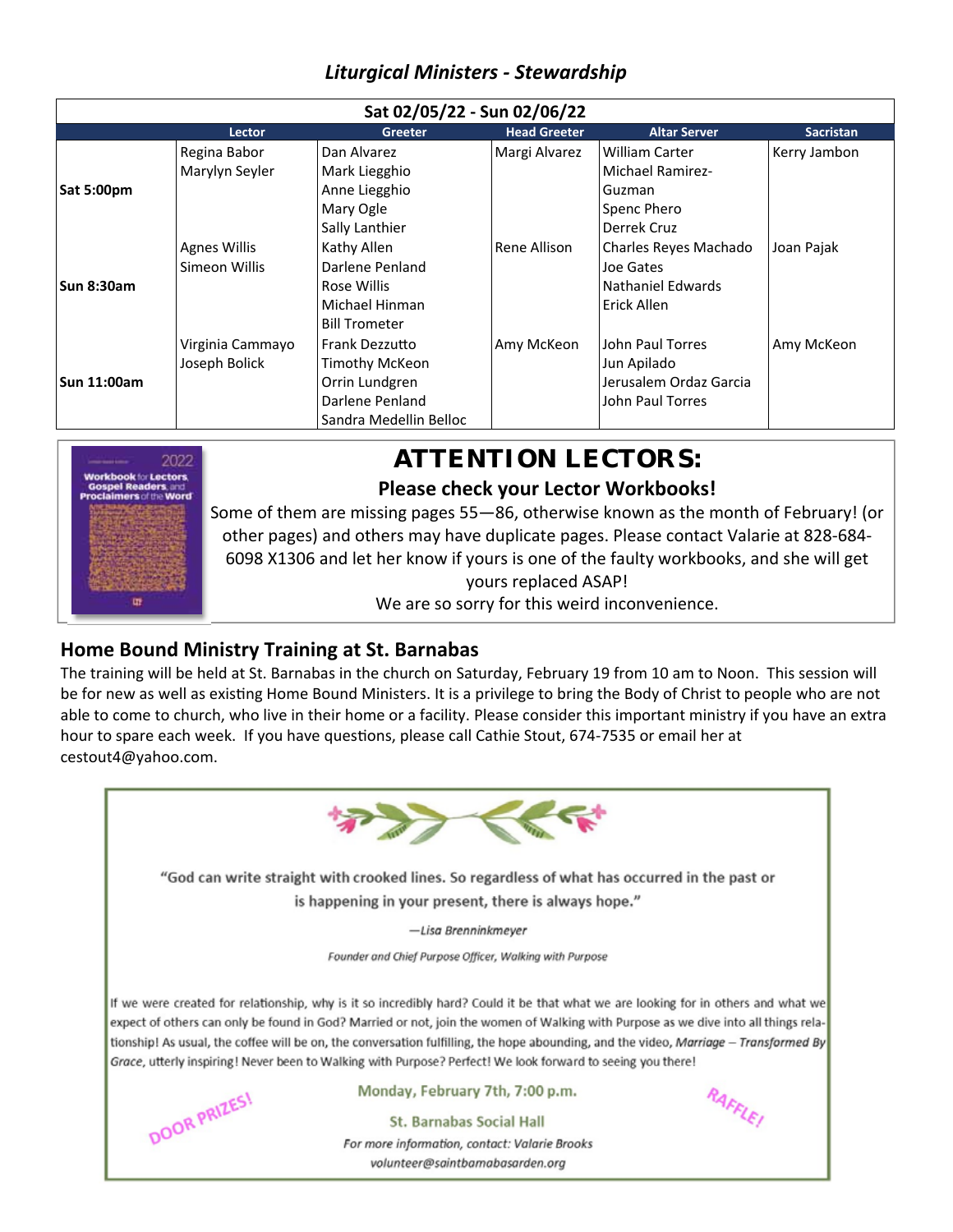| Upcoming Special Events at St. Barnabas and in the Community - 01/30/22                                                                                                                                                                                                                                                                                                                                                                                               |             |                                                                                                                                                                                                                                                                                                                                                                                                                                                                                                                                                                                                                                                                                                                                                                                                                                                                                                                                                                                                           |  |  |
|-----------------------------------------------------------------------------------------------------------------------------------------------------------------------------------------------------------------------------------------------------------------------------------------------------------------------------------------------------------------------------------------------------------------------------------------------------------------------|-------------|-----------------------------------------------------------------------------------------------------------------------------------------------------------------------------------------------------------------------------------------------------------------------------------------------------------------------------------------------------------------------------------------------------------------------------------------------------------------------------------------------------------------------------------------------------------------------------------------------------------------------------------------------------------------------------------------------------------------------------------------------------------------------------------------------------------------------------------------------------------------------------------------------------------------------------------------------------------------------------------------------------------|--|--|
| Sat                                                                                                                                                                                                                                                                                                                                                                                                                                                                   | March<br>12 | The 15th annual Asheville Catholic School Shamrock Run is scheduled for Saturday, March 12, 2022. We in-<br>vite you to join us in supporting Catholic education. There are several ways that you can do this. Are you a<br>runner? The 5k and 10k will take you through the beautiful streets of the Grove Park neighborhood. Can you<br>volunteer? We have volunteer positions both at ACS and on the course. Wewould love to have your help.<br>Want to support us financially? You can register as a couch potato entry or become a sponsor, and your do-<br>nation will go to support the school. This is always a festive event with music, a costume contest for runners,<br>and a whole lot of spirit. To register for the race or volunteer go to<br>https://gloryhoundinc.enmotive.com/events/register/asheville-catholic-school-s-15th-shamrock-run-5k-10k-fun-run<br>If you have questions, you can also contact the Shamrock Run Race Committee at<br>ashevillecatholicshamrockrun@gmail.com |  |  |
| Fr<br>Sat                                                                                                                                                                                                                                                                                                                                                                                                                                                             | Aug.<br>5-6 | The 2022 Eucharistic Congress will be held Friday, August 5 and Saturday, August 6 at the Charlotte<br><b>Convention Center.</b>                                                                                                                                                                                                                                                                                                                                                                                                                                                                                                                                                                                                                                                                                                                                                                                                                                                                          |  |  |
| St. Barnabas Church Official Facebook page / Página oficial de Facebook de la iglesia de San Bernabé<br>General Group / Grupo general: https://www.facebook.com/groups/stbarnabasarden<br>Youth Group / Grupo de jovenes : https://www.facebook.com/groups/stbarym<br>Late breaking news is posted on the Facebook page, so please join if you have not already!<br>Las últimas noticias se publican en la página de Facebook, jasí que únete si aún no lo has hecho! |             |                                                                                                                                                                                                                                                                                                                                                                                                                                                                                                                                                                                                                                                                                                                                                                                                                                                                                                                                                                                                           |  |  |
| NOTE: Please be aware that our bulletin is posted on our website; therefore, any information in the bulletin is out<br>there in cyberspace, accessible to anyone. Please let the office know if this is an issue for you.                                                                                                                                                                                                                                             |             |                                                                                                                                                                                                                                                                                                                                                                                                                                                                                                                                                                                                                                                                                                                                                                                                                                                                                                                                                                                                           |  |  |
| Indicates a new or revised item from the previous week                                                                                                                                                                                                                                                                                                                                                                                                                |             |                                                                                                                                                                                                                                                                                                                                                                                                                                                                                                                                                                                                                                                                                                                                                                                                                                                                                                                                                                                                           |  |  |

#### **CommunicaƟon and Giving**

**Our Website:** Critical or time-sensitive notices will appear in a yellow box near the top of the page. You can also go to the About Menu >> Staff Directory to reach any staff member by email via contact form.

Facebook: We have two options for facebook.

- **Our GROUP** page, which is private, for registered parishioners only. This is so we can post parishioner news or pictures without it be‐ ing open to the public. If you are a facebook member, we urge you to request access to the group here: www.facebook.com/ groups/stbarnabasarden
- **Our Public Page,** which is open to anyone, even if you don't have a facebook account. You will need a direct link to access it if you do not have a facebook account, and be prepared for pop‐up re‐ quests to join facebook. Access the public page here: www.saintbarnabasarden.org/fb-public

**Mail:** Use for Offertory mailing: PO Box 39, Arden, NC 28704.

**BulleƟn:** Check website for the latest bulleƟn from our parish and from other churches in our area: https:// www.saintbarnabasarden.org/bulletins

**5 PM Vigil and 11 AM Sunday Masses (and some special Masses and events) are now available via live‐stream on our Youtube Channel.**  You can find the link at www.saintbarnabasarden.org, or go directly to www.saintbarnabasarden.org/youtube

**Online Giving:** Many of you are set up for online giving, which has proven invaluable during these times. For those not enrolled in online giving please review how it works and sign up at https://www.saintbarnabasarden.org/electronic-giving

# **Our parish has been FORMED!**

We are pleased to announce that we now have a membership to formed.org.

#### **To get started:**

- ‐ Go to www.formed.org
- ‐ Click on the Sign Up buƩon
- Click on the Sign Up as a Parishioner button
- ‐ Enter the zip code 28704 in the Find your parish or
- organizaƟon box. Our church will be displayed; click on it.
- ‐ Enter your name and email address to sign up

# **¡Nuestra parroquia se ha FORMADO!**

Nos complace anunciar que ahora tenemos una membresía en formado.org.

#### **Para empezar:**

- ‐ Vaya a www.formed.org
- ‐ Haga clic en el botón Registrarse
- ‐ Haga clic en el botón Registrarse como feligrés
- ‐ Ingrese el código postal 28704 en el cuadro Encuentre su

parroquia u organización. Nuestra iglesia será exhibida; Haz click en eso.

‐ Ingrese su nombre y dirección de correo electrónico para registrarse.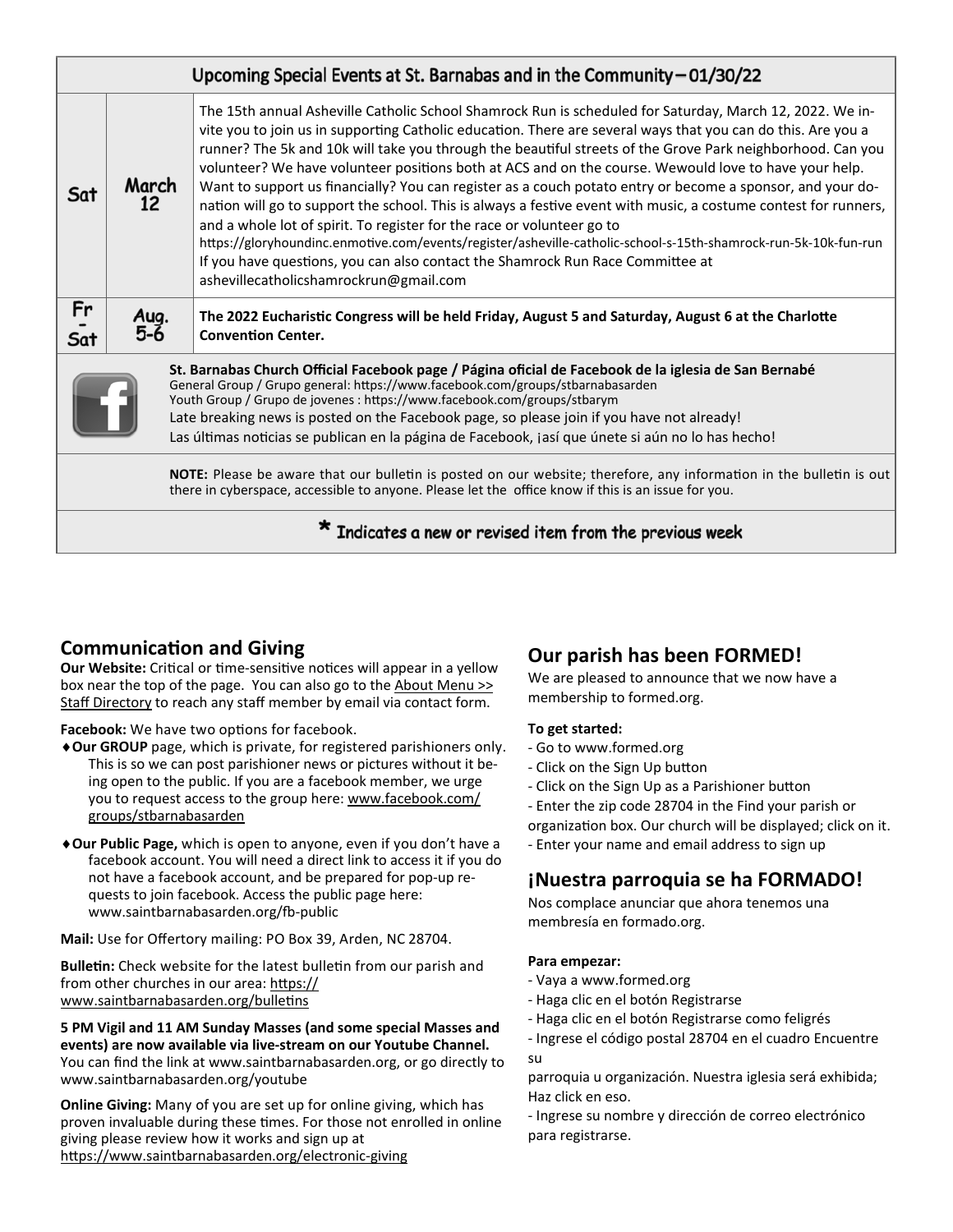#### **Free Winter NFP Class Series: 1st Tuesday of the month 6:30 pm ‐ 8:30 pm (Feb.‐ May)**

Calling all engaged and married couples of childbearing age! What better way to start the New Year, than by learning how to use a 100% hormone free method of Natural Family Planning (NFP). This Fertility Education and Medical Management (FEMM) course teaches the nuances of the woman's cycle and focuses on ovulation as a sign of health.

A comprehensive series that will cover the basics of charting, including application of Family Planning protocols. Learn to chart daily as a self-care practice & optimize fertility while increasing appreciation of God's design and Feminine Genius. Make a New Year's resolution to commit or

(re- commit) to consistent tracking of your signs of fertility by registering today!

**OpƟonal Zoom Virtual Info Session Jan. 25 at 8pm** (pre‐ registration required)

**February 1st ‐** Understanding Your Body **March 1st ‐** Family Planning **April 5th ‐** FEMM Expert **May 3rd ‐** Q & A medical management with Megan Blum, P.A.‐ C, from MyCatholicDoctor.com (location TBD)

**LocaƟon:** St. Margaret Mary Catholic Church, 102 Andrews Place, Swannanoa, NC 28778

**Childcare:** Limited availability for childcare will be available with pre-registration one week in advance!

**Pre‐registraƟon required**: Elizabeth Harris, BSN, RN at avlfemminstructor@gmail.com or call (828)‐214‐7789.

\*Please plan to eat before you come. Dinner will not be served.



**Regional Respect Life Meeting in Swannanoa, Saturday, February 12 at 2 pm**

A regional Respect Life meeting will be held from 2:00pm to 3:30pm at St. Margaret Mary Parish in Swannanoa (102 An‐ drews Place, Swannanoa). The meeting will be held in the overflow room – enter through the side entrance behind the church. All are invited who have an interest in becoming more involved in pro‐life work. The goal is for area parishes Respect Life leaders to give updates on pro-life activities and to increase communication and coordination among Catholic prolife volunteers across the region. The meeting is hosted by the Carolina Pro-Life Action Network (C-PLAN) of Western NC, a coalition of parish Respect Life leaders across the area. For more information, please contact ashevilleprolifecatholics@gmail.com.

#### **The 18th Emmaus of the Carolinas Weekend Retreat for Men**

is an exceptional opportunity to grow in spirit. It will take place the weekend of February 18‐20 at the YMCA Blue Ridge As‐ sembly Center in Black Mountain. All men are invited. Why should you attend? Men who have attended have experienced a closeness to God, deeper relation with their families, and fellowship to other men of faith, among other effects. So, if you desire more from your relationships with God, your family, and your fellow man, then fill out an application and come join us! For more information or to sign up, visit our website: www.emmausofthecarolinas.org or email our retreat leader, Blas Miyares, at blas.miyares@gmail.com.

#### "Walking Our Spiritual Paths: An Introduction to **the Spirituality of the Cherokee People" March 8‐ 13, 2022 in Cherokee, NC with Cherokee present‐**

**ers.** Topics include Cherokee history, traditional Cherokee religious beliefs, cultural expressions and Historical Grief and Intergenerational Trauma, which outlines how Native Americans lost their sense of identity through government policies of forced assimilation into the dominant culture. We visit Kituwah, the Mother Town of the Cherokee People, and observe how the Cherokee language is being taught to the next genera‐ tion. Each day the group will participate in Theological Reflection to integrate the experience with our faith life. Cost is \$400 which includes lodging, all activities and some meals; a private room is \$600. Cost for local commuters is \$200. Lim‐ ited partial scholarships are available. DEADLINE FOR REGIS-TERING IS FEBRUARY 15. Subject to cancellation due to Covid. Sponsored by Catholic Committee of Appalachia and Appalachian Ministries Educational Resource Center. For more info. contact Lianna Costantino at 828-331-8688 or email cherokeespiritualityretreat@gmail.com or check the www.ccappal.org website.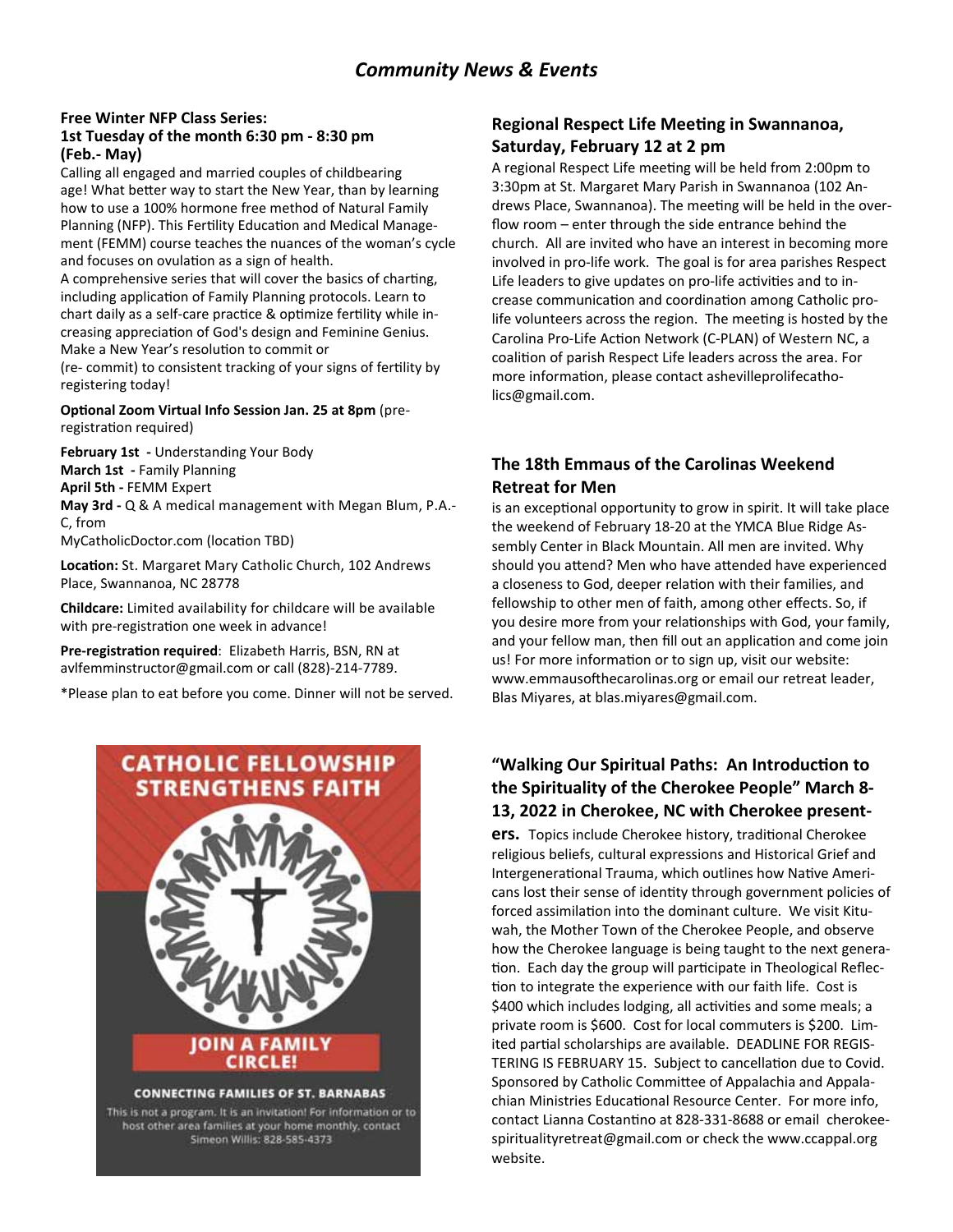

# **Find out**

- Whyitisan ٠ opportunity
- How it can be enjoyable
- Why phytonutrients and fiberwork
- How to work food labels into your eating pattern

# Join us for a **FREE** webinar

# **Heart Healthy Eating**

Join us as we explore steps that can help you protect your heart and walk away with tools to improve your health.

> Monday, February 28th Time: 2:00 p.m. - 3:00 p.m.

Hosted by Catholic Charities **Elder Ministry** 

Presented by Margaret White MSW, RD, LDN Aging Specialist with Centralina Area Agency on Aging



#### Register in advance for this webinar by calling 704-370-3220.

After registering, you will receive a confirmation email containing informationabout joining the webinar.

Foradditional informational, please contact Sandra Breakfield, Program Director Elder Ministry 704-370-3220 or sandrab@ccdoc.org